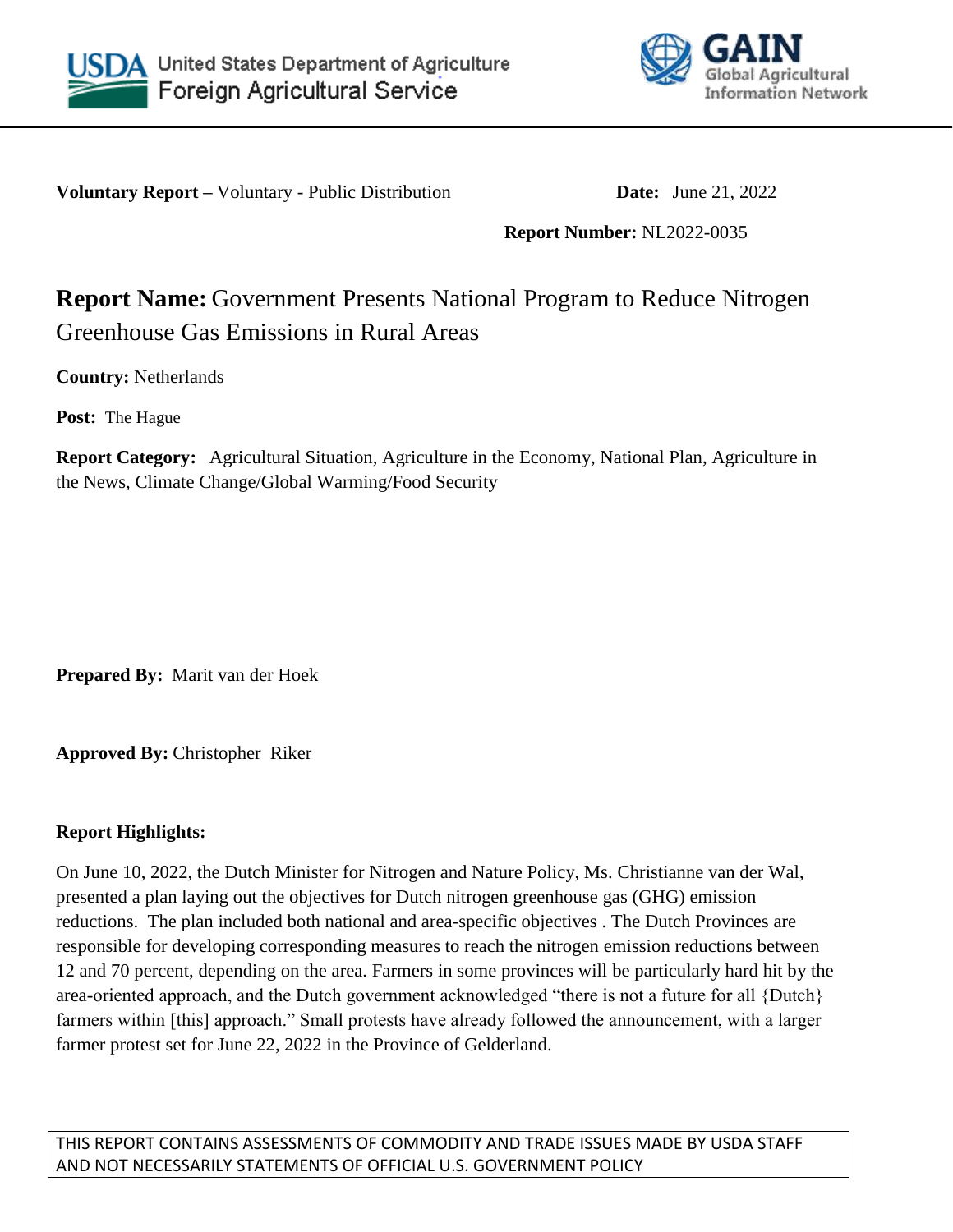# **Government Objectives for the Reduction of Nitrogen Greenhouse Gas Emissions**

Since a judicial ruling in 2019, the Netherlands has been under pressure to reduce its nitrogen greenhouse gas (GHG) emissions. For more background on this ruling and the course of actions taken since, please see [NL2020-0069 Dutch Parliament Approves Law to Reduce Nitrogen Emissions.](https://www.bing.com/ck/a?!&&p=d4d0b3f12592882025eac35b8e519a4bafead381f50b292a8be2c013ab275e97JmltdHM9MTY1NTEyMDAwMSZpZ3VpZD04MTAxOGU5OS00MGRiLTRhM2EtYjRjNi00NzhjM2RmOTM3MGYmaW5zaWQ9NTM4OA&ptn=3&fclid=a09b1c07-eb0c-11ec-8570-29bc6d0f603c&u=a1aHR0cHM6Ly93d3cuZmFzLnVzZGEuZ292L2RhdGEvbmV0aGVybGFuZHMtZHV0Y2gtcGFybGlhbWVudC1hcHByb3Zlcy1sYXctcmVkdWNlLW5pdHJvZ2VuLWVtaXNzaW9ucyM6fjp0ZXh0PU5ldGhlcmxhbmRzJTNBJTIwRHV0Y2glMjBQYXJsaWFtZW50JTIwQXBwcm92ZXMlMjBMYXclMjB0byUyMFJlZHVjZSUyME5pdHJvZ2VuLGFpbXMlMjB0byUyMGN1cmIlMjBuaXRyb2dlbiUyMGVtaXNzaW9ucyUyMGluJTIwdGhlJTIwTmV0aGVybGFuZHMu&ntb=1)

In 2021 the newly installed Dutch government stressed the need for a new approach to address nitrogen emissions for agriculture and nature. Until 2035, the Dutch government provided  $\epsilon$ 24.3 billion (\$25.3) billion) in funding to address issues related to nitrogen GHG, as well as water quality, soils, climate, and biodiversity. These funds were added to the  $\epsilon$ 7 billion (\$7.3 billion) which had already been earmarked. Moreover, Ms. Christianne van der Wal was appointed as Minister of Nature and Nitrogen Policy, becoming the first person to hold such a position in the Dutch government. For more, see NL2022-0001 [New Dutch Minister of Agriculture and Minister for Nature and Nitrogen Policy Installed.](https://www.bing.com/ck/a?!&&p=ab4b087e2e561104ed73dc894fe68e1485f2a3ff564ff11e7e49e2dcbf9c69c0JmltdHM9MTY1NTEyNjM1MCZpZ3VpZD05OWQwMTkxMy04YmVmLTQ0YzktODM4MS1lYTZhMGY0N2YyNDEmaW5zaWQ9NTM4Ng&ptn=3&fclid=692a3b45-eb1b-11ec-98e7-4e5b07dcc468&u=a1aHR0cHM6Ly93d3cuZmFzLnVzZGEuZ292L2RhdGEvbmV0aGVybGFuZHMtbmV3LWR1dGNoLW1pbmlzdGVyLWFncmljdWx0dXJlLWFuZC1taW5pc3Rlci1uYXR1cmUtYW5kLW5pdHJvZ2VuLXBvbGljeS1pbnN0YWxsZWQjOn46dGV4dD1OZXRoZXJsYW5kcyUzQSUyME5ldyUyMER1dGNoJTIwTWluaXN0ZXIlMjBvZiUyMEFncmljdWx0dXJlJTIwYW5kJTIwTWluaXN0ZXIsQWdyaWN1bHR1cmUlMkMlMjBOYXR1cmUlMjBhbmQlMjBGb29kJTIwUXVhbGl0eSUyMGlzJTIwSGVuayUyMFN0YWdob3V3ZXIu&ntb=1)

On June 10, 2022, Minister Van der Wal delivered a much-anticipated presentation on the government's quantitative and qualitative objectives for Dutch agriculture in order to reduce nitrogen GHG emissions,<sup>1</sup> which was followed by a press conference led by Prime Minister, Mark Rutte.<sup>2</sup> The objectives are collected in the plan titled "Starting Memorandum National Program for Rural Areas" (National Program).<sup>3</sup> The National Program focuses on the reduction of nitrogen deposited in soils in all areas of the Netherlands. To reach the goal, the government has indicated a 40 percent reduction in nitrogen GHG emissions is needed (with the goal of a 39 kiloton {kton} reduction of ammonia {NH3} emissions) within the agricultural sector. This National Program has been transformed into detailed area-specific emission reduction objectives (see Figure 1 below) to be addressed at the Provincial level. In addition, the National Program aims for a general 12 percent reduction in NH<sup>3</sup> emissions (or 12 kton), not tied to any specific area, to be addressed by all agriculture across the Netherlands (with measures to be drafted at the national level).

As noted, the Dutch Provinces have the responsibility for the execution and drafting of the measures through which the area-specific objectives will be effectuated. They are obliged to present their plans before July 1, 2023. To date, it remains vague what the Provincial measures will entail, and implementation of such measures might, in turn, take some time.

 $\overline{a}$ 

<sup>&</sup>lt;sup>1</sup> [https://www.tweedekamer.nl/kamerstukken/brieven\\_regering/detail?id=2022Z11792&did=2022D24183](https://www.tweedekamer.nl/kamerstukken/brieven_regering/detail?id=2022Z11792&did=2022D24183)

<sup>2</sup> [https://www.rijksoverheid.nl/regering/documenten/mediateksten/2022/06/10/letterlijke-tekst-persconferentie-na](https://www.rijksoverheid.nl/regering/documenten/mediateksten/2022/06/10/letterlijke-tekst-persconferentie-na-ministerraad-10-juni-2022)[ministerraad-10-juni-2022](https://www.rijksoverheid.nl/regering/documenten/mediateksten/2022/06/10/letterlijke-tekst-persconferentie-na-ministerraad-10-juni-2022)

<sup>3</sup> <https://www.rijksoverheid.nl/documenten/rapporten/2022/06/10/startnotitie-nplg-10-juni-2022>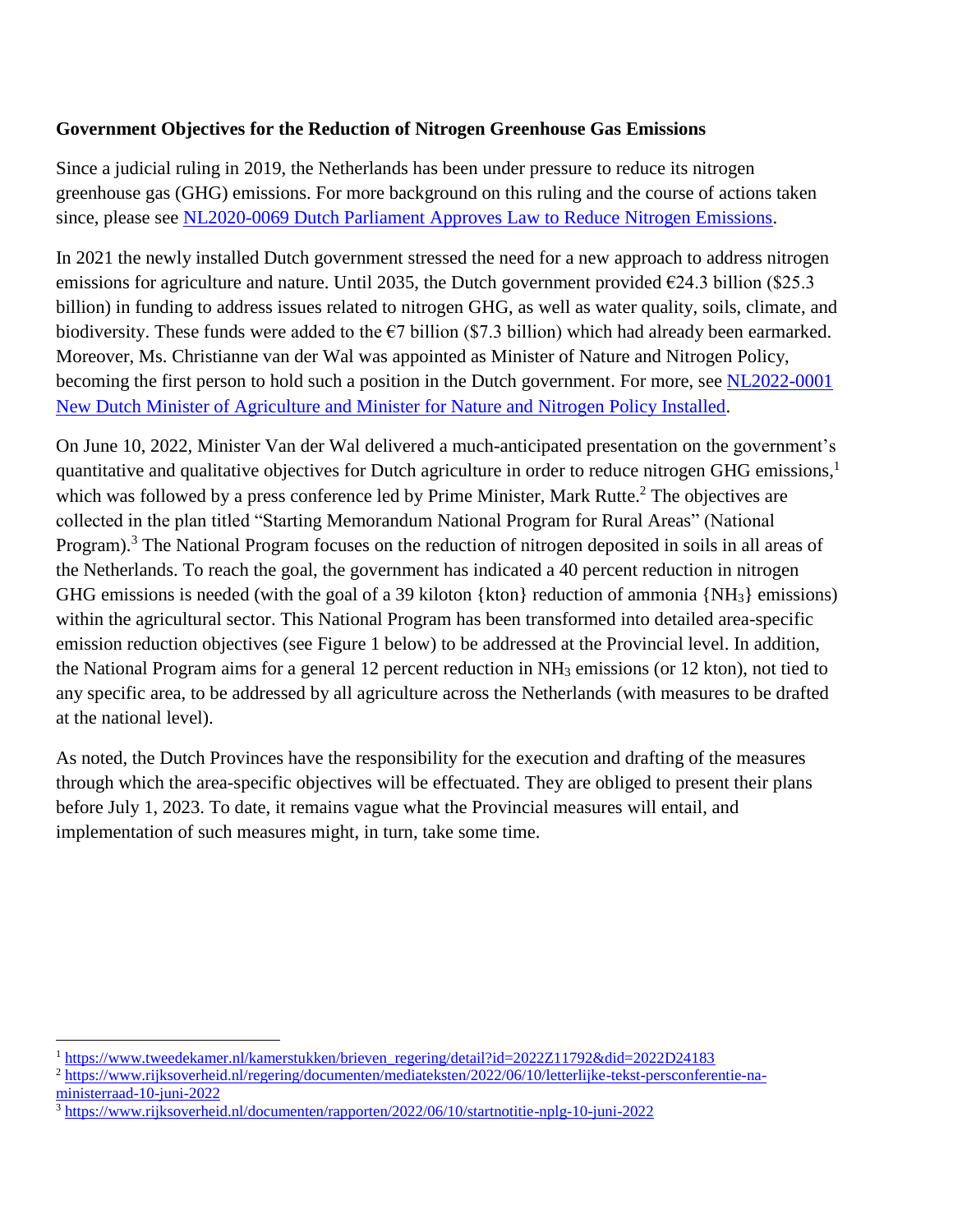### **Figure 1. Dutch Government Emission Reduction Targets**



Source:<https://www.rijksoverheid.nl/documenten/rapporten/2022/06/10/startnotitie-nplg-10-juni-2022>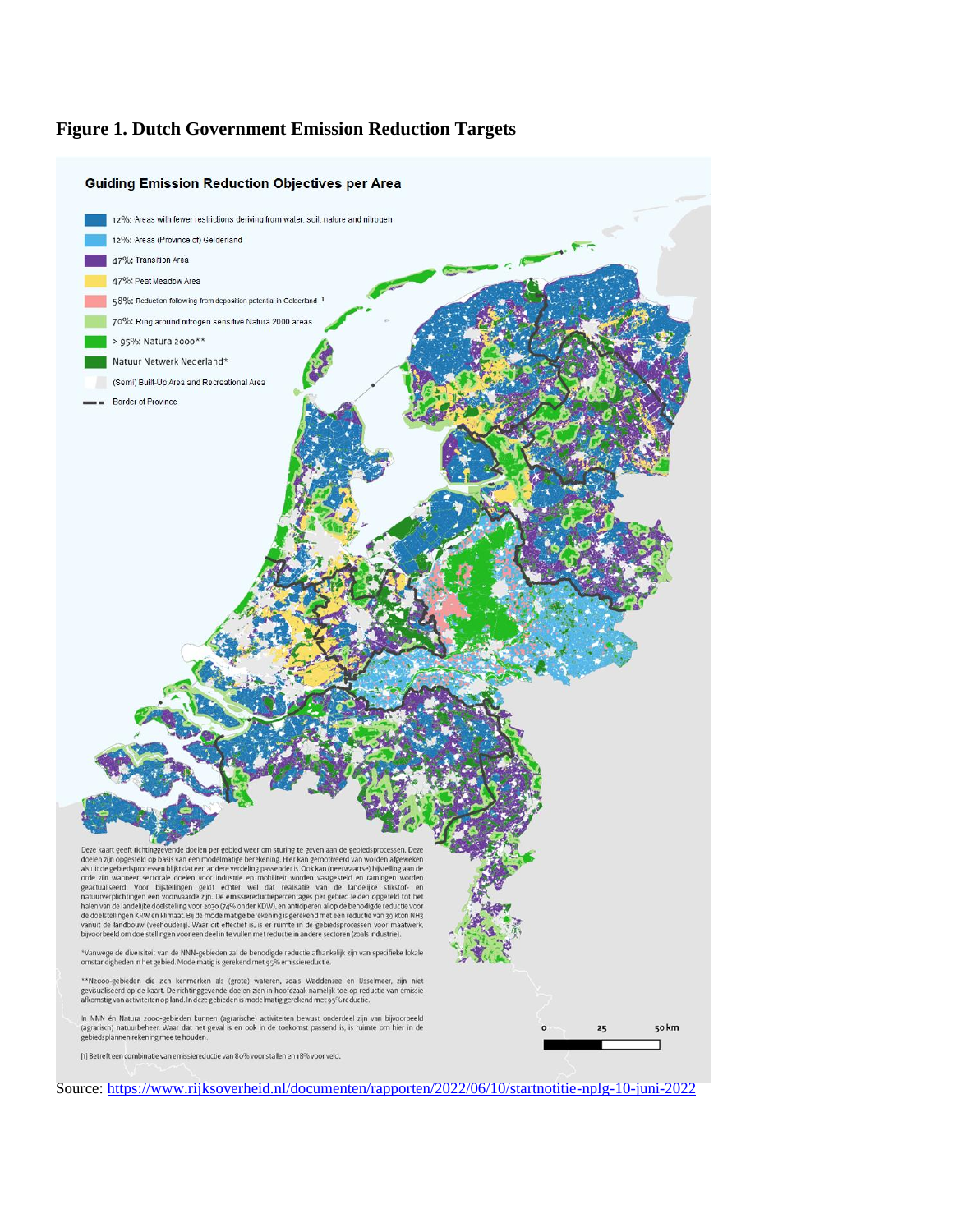# *Background on Nitrogen GHG Emissions in the Netherlands*

In 2020, according to Statistics Netherlands, the Netherlands emitted 124 million kilograms of nitrogen GHG in the form of ammonia (with agriculture accounting for 87.3 percent of these NH<sub>3</sub> emissions) and 177 million kilograms of various nitrogen oxides  $(NO<sub>x</sub>,$  which are mainly attributable to traffic and industry -- agriculture is the source of only 1.3 percent of these emissions).<sup>4</sup> However, these numbers do not include pollution caused by, for example, the leaching of nitrogen into the groundwater. For more information, see Figures 2 and 3 below.

# **Figure 2. Sources of Dutch Ammonia Emissions**







Emission of  $NO_x$  by share source, 2020

Source of Figures 2 and 3:<https://www.cbs.nl/nl-nl/dossier/dossier-stikstof/stikstofemissies-naar-lucht>

 $\overline{\phantom{a}}$ <sup>4</sup> <https://www.cbs.nl/nl-nl/dossier/dossier-stikstof/stikstofemissies-naar-lucht>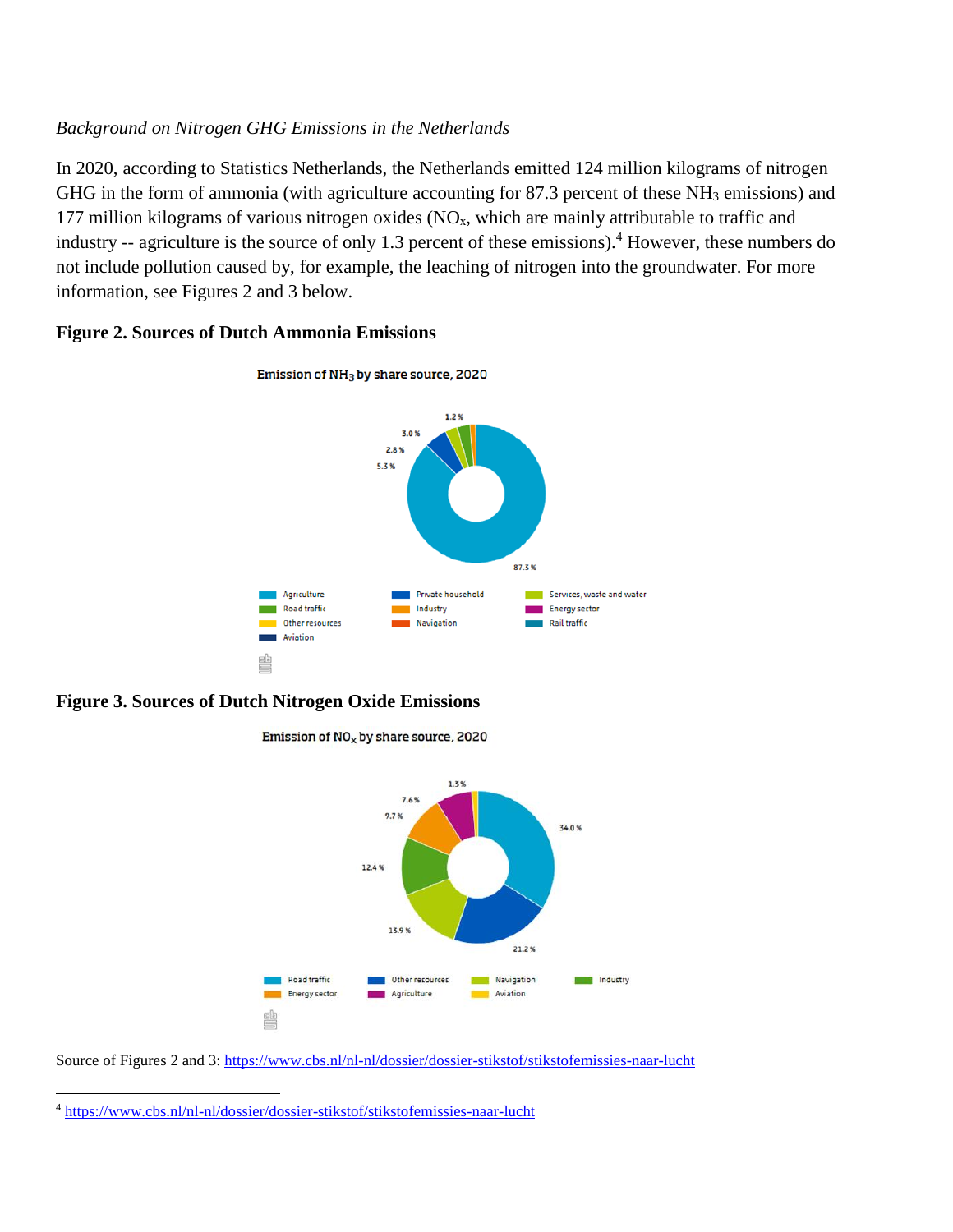Nitrogen *deposition* in soils, which is the starting point for the area-based approach of the National Program, can occur due to wet deposition (nitrogen ends up in the soil via precipitation) or dry deposition (plants or soil absorb nitrogen directly from the air, aerosols settle down to the ground).<sup>5</sup> According to the National Institute for Public Health and the Environment (known by its Dutch acronym RIVM), Dutch agriculture significantly contributes to nitrogen deposition -- contributing 45 percent. The remaining 55 percent comes from abroad, traffic, industry and built-up areas, and ammonia from the sea, see Figure 4.



## **Figure 4. Sources of Dutch Nitrogen Deposition**

### Source:<https://www.rivm.nl/stikstof>

The Dutch government aims to reduce overall Dutch nitrogen GHG emissions by 50 percent by  $2030$ .<sup>6</sup> In addition, 74 percent of the Netherlands' ["Natura 2000"](https://ec.europa.eu/environment/nature/natura2000/index_en.htm) areas will have to be at "a healthy level" by 2030, as illustrated in Figure 5 (below). The National Program outlines a per-area nitrogen emission reduction (Figure 1), but there is some flexibility so long as the total emissions reduction is met in the Province. The targeted reductions vary between 12 to 70 percent, see Figure 2 (above). However, within Natura 2000 areas, targeted reductions are 95 percent. The reductions will have to be addressed by all agricultural sectors, but some might feel the impact more than others due to how their specific businesses are organized or correlate to nitrogen GHG emissions.

Farms located close to Natura 2000 nature reserves, for example, need to reduce nitrogen GHG emissions by more than 70 percent. The province of Gelderland, located in the mid-east of the Netherlands, will be particularly hit hard. However, no region will be spared, or as the plan notes: "this approach will be so radical that it will take a great deal from many to shape it."<sup>7</sup> The plan also notes that "there isn't a future for all farmers within the area-oriented approach."<sup>8</sup> The new plan mentions an "escalation mechanism" by which the government is permitted to take action if the Provinces do not

 $\overline{\phantom{a}}$ 

<sup>5</sup> <https://www.rivm.nl/stikstof>

<sup>6</sup> [https://www.rijksoverheid.nl/actueel/nieuws/2022/04/01/versnelling-en-vergroting-stikstofaanpak-voor-sterke-natuur-en](https://www.rijksoverheid.nl/actueel/nieuws/2022/04/01/versnelling-en-vergroting-stikstofaanpak-voor-sterke-natuur-en-gezonde-leefomgeving)[gezonde-leefomgeving,](https://www.rijksoverheid.nl/actueel/nieuws/2022/04/01/versnelling-en-vergroting-stikstofaanpak-voor-sterke-natuur-en-gezonde-leefomgeving) see [NL2020-0029: Advisory Council Critical of Government Approach to Reduce Nitrogen](https://apps.fas.usda.gov/newgainapi/api/Report/DownloadReportByFileName?fileName=Advisory%20Council%20Critical%20of%20Government%20Approach%20to%20Reduce%20Nitrogen%20Emissions_The%20Hague_Netherlands_06-15-2020)  [Emissions.](https://apps.fas.usda.gov/newgainapi/api/Report/DownloadReportByFileName?fileName=Advisory%20Council%20Critical%20of%20Government%20Approach%20to%20Reduce%20Nitrogen%20Emissions_The%20Hague_Netherlands_06-15-2020)

<sup>7</sup> [https://www.rijksoverheid.nl/documenten/rapporten/2022/06/10/startnotitie-nplg-10-juni-2022,](https://www.rijksoverheid.nl/documenten/rapporten/2022/06/10/startnotitie-nplg-10-juni-2022) p. 62.

<sup>8</sup> [https://www.rijksoverheid.nl/documenten/rapporten/2022/06/10/startnotitie-nplg-10-juni-2022,](https://www.rijksoverheid.nl/documenten/rapporten/2022/06/10/startnotitie-nplg-10-juni-2022) p. 33.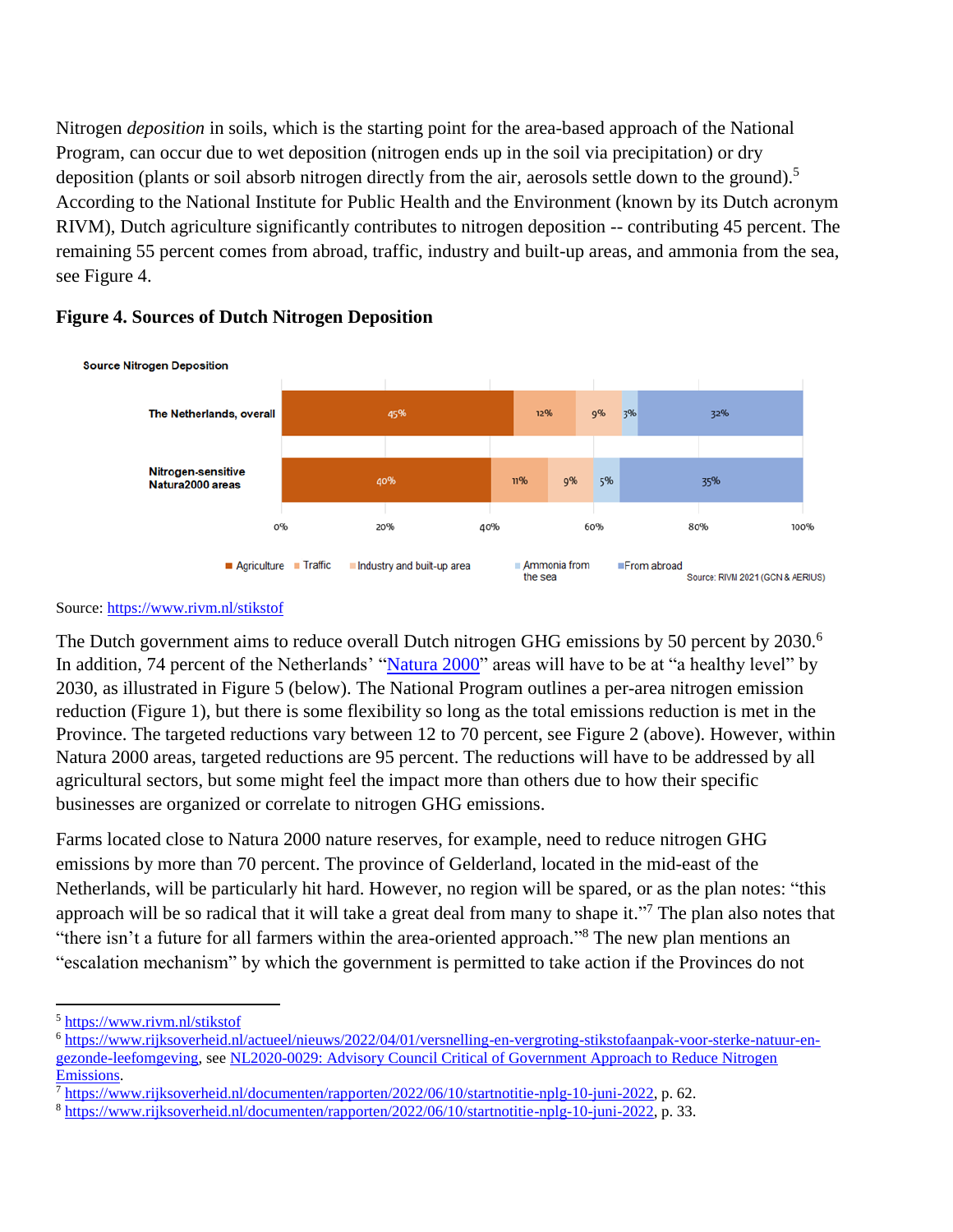present their plans by July 1, 2023, or do not make clear which specific measures will be taken to reach the reduction targets. The escalation mechanism will be published in an "intervention ladder" which will be published by October 2022.<sup>9</sup>





Source: Adapted from<https://www.rijksoverheid.nl/documenten/rapporten/2022/06/10/startnotitie-nplg-10-juni-2022>

 $\overline{\phantom{a}}$ 

<sup>9</sup> [https://www.rijksoverheid.nl/documenten/rapporten/2022/06/10/startnotitie-nplg-10-juni-2022,](https://www.rijksoverheid.nl/documenten/rapporten/2022/06/10/startnotitie-nplg-10-juni-2022) p. 55.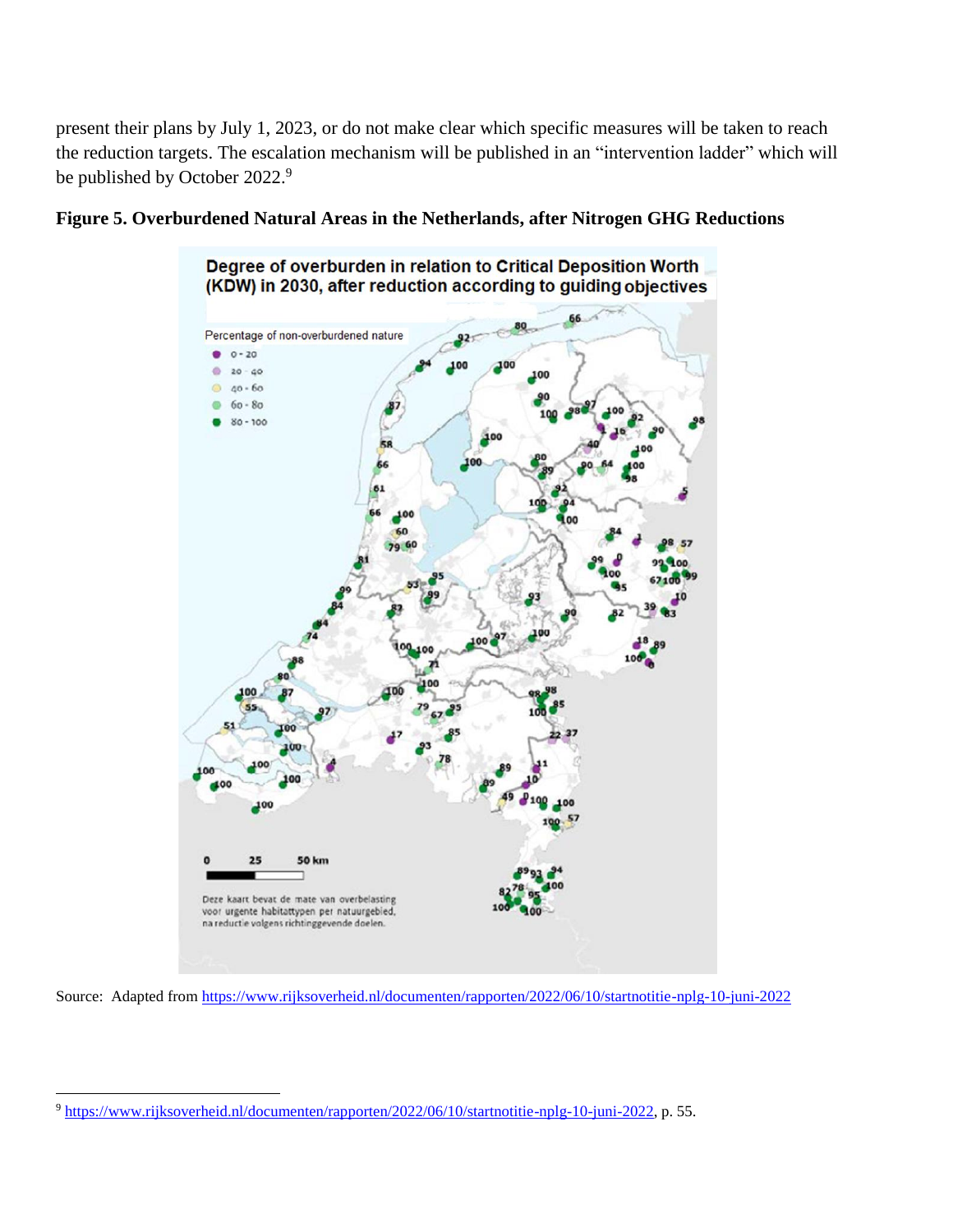### *Future of the Dutch Agricultural Sector*

Prime Minister Mark Rutte said in his press conference following the presentation of the National Program that:

"It is not a goal on its own to be the second largest agricultural exporter in the world. The goal is to be and remain a country that is a global leader when it comes to the agricultural sector and our farmers." 10

The government has made a  $\epsilon$ 7.5 billion buy-out scheme available for farmers to bring additional relief to the sector. Those that do not want to be bought-out are asked to innovate, scale up, or move their farms. However, Minister Van der Wal added that the expropriation of farms remains an option, if needed. $11$ 

There has been little interest to date from the agricultural sector in participating in buy-out programs, including in the 2020 [Targeted Buy-out Scheme.](https://www.aanpakstikstof.nl/maatregelen/landbouw/regeling-provinciale-aankoop-veehouderijen)<sup>12</sup> In fact, under the aforementioned program, the Dutch government did not buy anyone out as of February 2022.<sup>13</sup> New buy-out programs are planned for 2022, such as the [National Livestock Farming Termination Scheme.](https://www.aanpakstikstof.nl/maatregelen/landbouw/landelijke-beeindigingsregeling-veehouderij)<sup>14</sup> However, several scientists, such as Alfons Beldman from Wageningen University, raise doubts about the efficacy of the proposed buy-out scheme, noting "there is  $\epsilon$ 7.5 billion available for this scheme, and there are 20,000 farms in the Netherlands. If one wants to buy {out} a couple of thousand farms, this might not be enough money."<sup>15</sup>

## *Reactions to the National Program*

l

The first response from society was mixed -- from "this is unavoidable" to "this will be a total clearance {of the agricultural sector}."<sup>16</sup> However, even before the plan was announced, various Dutch farmer organizations were calling for protests on June 22, 2022, to, in part, emphasize the sector needs to be supported by the government.<sup>17</sup> The scale of this protest remains to be seen, but the topic has received a significant amount of media attention since the announcement of the National Program. Several Dutch farmer organizations have announced that the protest will take place near a nature area known as "de Veluwe" in the province of Gelderland,<sup>18</sup> and not, like previous protests, in The Hague.

There have also been divergent opinions amongst the political parties in the Netherlands on the National Program. [D66,](https://d66.nl/) one of the political parties in the coalition government, has said it aims to "drastically reduce nitrogen emissions," noting "the herd will have to be smaller, there is no escaping that"."<sup>19</sup> [PvdA,](https://www.pvda.nl/) an opposition party, noted, " ${m}$ uch of what [GroenLinks](https://www.groenlinks.nl/home) has been advocating for 30 years when it comes to nature and nitrogen is today announced by the Cabinet" and the party supports a "firm nitrogen

<sup>10</sup> [https://www.rijksoverheid.nl/documenten/mediateksten/2022/06/10/letterlijke-tekst-persconferentie-na-ministerraad-10](https://www.rijksoverheid.nl/documenten/mediateksten/2022/06/10/letterlijke-tekst-persconferentie-na-ministerraad-10-juni-2022) [juni-2022](https://www.rijksoverheid.nl/documenten/mediateksten/2022/06/10/letterlijke-tekst-persconferentie-na-ministerraad-10-juni-2022)

 $\frac{11}{11}$  <https://nos.nl/artikel/2420602-minister-voor-stikstof-sluit-gedwongen-uitkoop-boeren-niet-uit>

<sup>&</sup>lt;sup>12</sup> See [NL2020-0069 Dutch Parliament Approves Law to Reduce Nitrogen Emissions.](https://www.bing.com/ck/a?!&&p=d4d0b3f12592882025eac35b8e519a4bafead381f50b292a8be2c013ab275e97JmltdHM9MTY1NTEyMDAwMSZpZ3VpZD04MTAxOGU5OS00MGRiLTRhM2EtYjRjNi00NzhjM2RmOTM3MGYmaW5zaWQ9NTM4OA&ptn=3&fclid=a09b1c07-eb0c-11ec-8570-29bc6d0f603c&u=a1aHR0cHM6Ly93d3cuZmFzLnVzZGEuZ292L2RhdGEvbmV0aGVybGFuZHMtZHV0Y2gtcGFybGlhbWVudC1hcHByb3Zlcy1sYXctcmVkdWNlLW5pdHJvZ2VuLWVtaXNzaW9ucyM6fjp0ZXh0PU5ldGhlcmxhbmRzJTNBJTIwRHV0Y2glMjBQYXJsaWFtZW50JTIwQXBwcm92ZXMlMjBMYXclMjB0byUyMFJlZHVjZSUyME5pdHJvZ2VuLGFpbXMlMjB0byUyMGN1cmIlMjBuaXRyb2dlbiUyMGVtaXNzaW9ucyUyMGluJTIwdGhlJTIwTmV0aGVybGFuZHMu&ntb=1)

<sup>13</sup> <https://www.nieuweoogst.nl/nieuws/2022/02/18/boer-haakt-af-bij-provinciale-stoppersregeling>

<sup>14</sup> <https://www.rijksoverheid.nl/actueel/nieuws/2021/08/31/landelijke-beeindigingsregeling-veehouderij-voorjaar-2022-open>

<sup>15</sup> <https://nos.nl/nieuwsuur/artikel/2424059-twijfels-over-gedwongen-onteigening-vanwege-stikstof-gaat-averechts-werken>

<sup>16</sup> <https://nos.nl/artikel/2432190-gemengde-reacties-op-stikstofplannen-van-onvermijdelijk-tot-kaalslag>

<sup>17</sup> <https://www.rtvdrenthe.nl/nieuws/14726126/agractie-kondigt-trekkerprotest-aan-in-den-haag>

<sup>18</sup> <https://www.gld.nl/nieuws/7711678/boeren-gaan-protesteren-op-de-veluwe-in-plaats-van-den-haag>

<sup>19</sup> <https://cceit.com/d66-wants-cabinet-to-pursue-nitrogen-plans/>